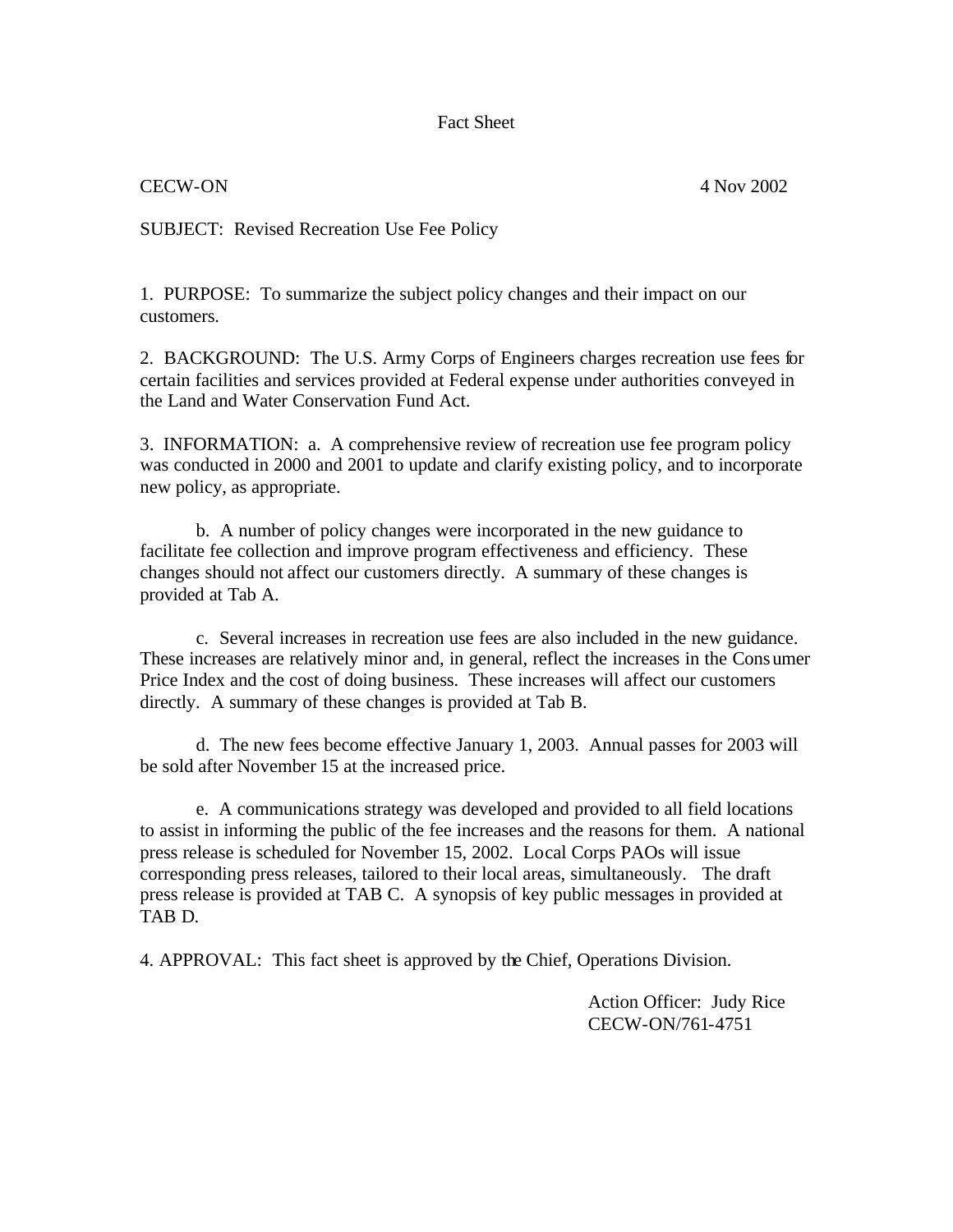## TAB A General Policy Changes

1. Recreation use fee program goals were established:

a. To recover a portion of the cost of administering, operating, maintaining and improving specialized recreation facilities, services, or supplies;

b. To distribute public use more effectively to preserve resources and reduce overcrowding;

c. To support the national economy through the provision of quality recreational experiences;

d. To control facility use to deter incidences of vandalism and other disruptive behavior;

e. To foster a responsible user ethic among recreation users.

2. Policies to accommodate the National Recreation Reservation Service were incorporated.

3. New authority to provide some limited campsites no charge is provided, if it is determined the promotional effort will provide long-term benefits to both the public and the Corps by increasing the use of Federal facilities. This authority is strictly controlled to assure appropriate application.

4. New authority is provided to issue permits for certain special activities, such as hunting or off-road vehicle use, to address environmental, safety, or security concerns; to control the number of visitors to an area; or to provide information and communicate restrictions to visitors about their activity. Fees may be charged to cover the administrative costs of issuing these permits.

5. Refunds may be authorized for legitimate reasons at the Operations Manager's discretion. Previously, refunds were only authorized for emergency situations.

6. Comparability studies are conducted annually, in accordance with the requirements of the Land and Water Conservation Fund Act, to assure fees are comparable to those charged for similar opportunities by other providers in the local area. New guidance requires these studies be reviewed and approved at the Major Subordinate Command level to assure appropriate oversight. Documentation for these studies must be retained for 2 years.

7. Authority is provided to sell annual day use passes through the mail and over the telephone. Previously, all annual day use passes were sold in person.

8. Expanded authority is included for the provision of outdoor recreation related equipment and services at government expense at local discretion. Fees are authorized for these equipment and services.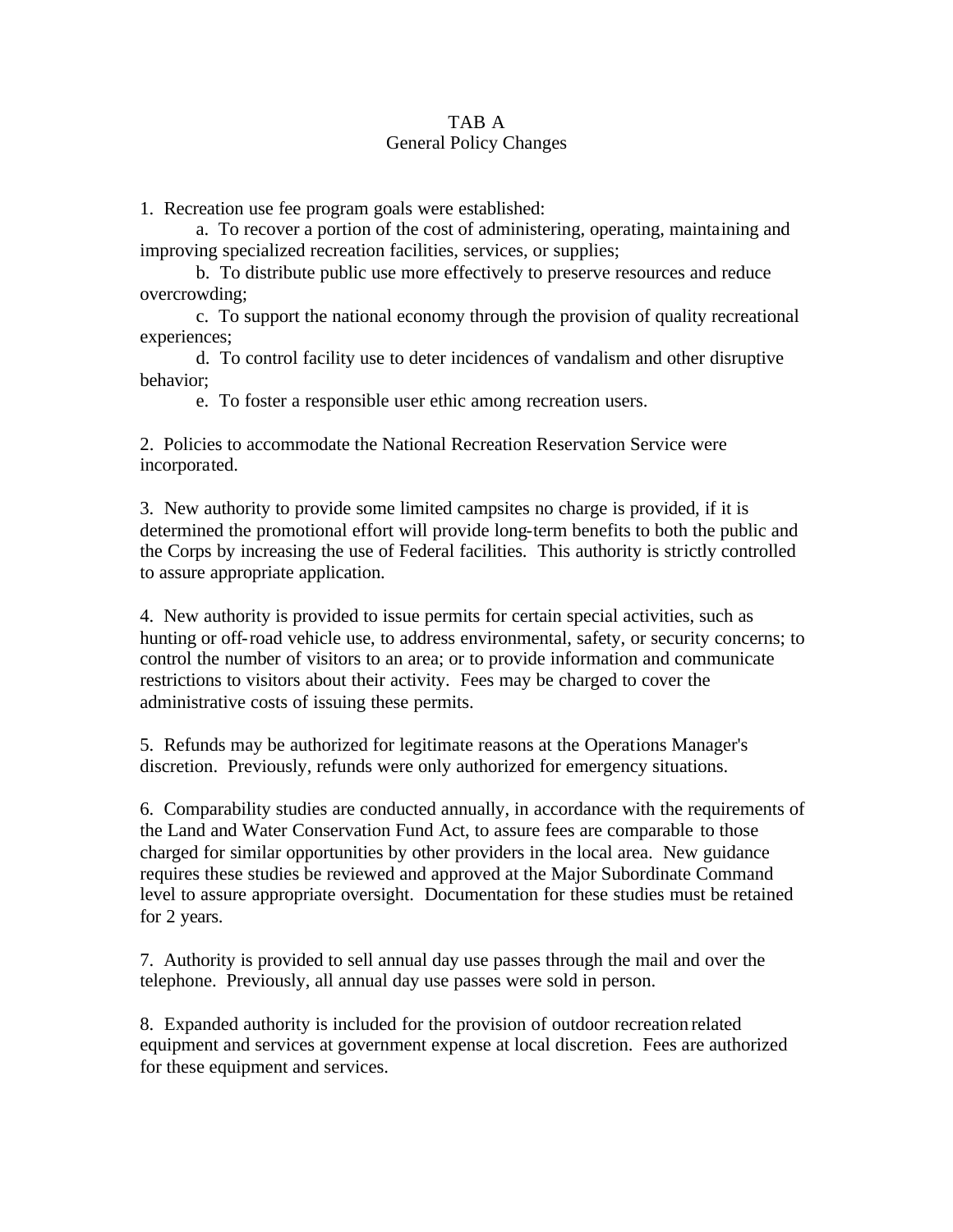# TAB B Recreation Use Fee Comparison New Fees Effective 1 January 2003

| FOR THE USE OF                          | <b>OLD FEE</b>               | <b>NEW FEE</b>               |
|-----------------------------------------|------------------------------|------------------------------|
| Swim Beach *                            | $$1/person$ up<br>to \$3/day | $$1/person$ up<br>to \$4/day |
| Launch Ramp <sup>*</sup>                | \$2                          | \$3                          |
| All day use facilities<br>In a park $*$ | \$3                          | \$4                          |
| Annual Pass *                           | \$25                         | \$30                         |
| Duplicate Annual Pass **                | \$5                          | \$15                         |
| ***<br>Special Event Permit             | \$25                         | \$50                         |

\* Increased in accordance with the CPI

\*\* Initially under priced. Increased to reflect real value more accurately.

\*\*\* First increase since this fee was originally established in 1984.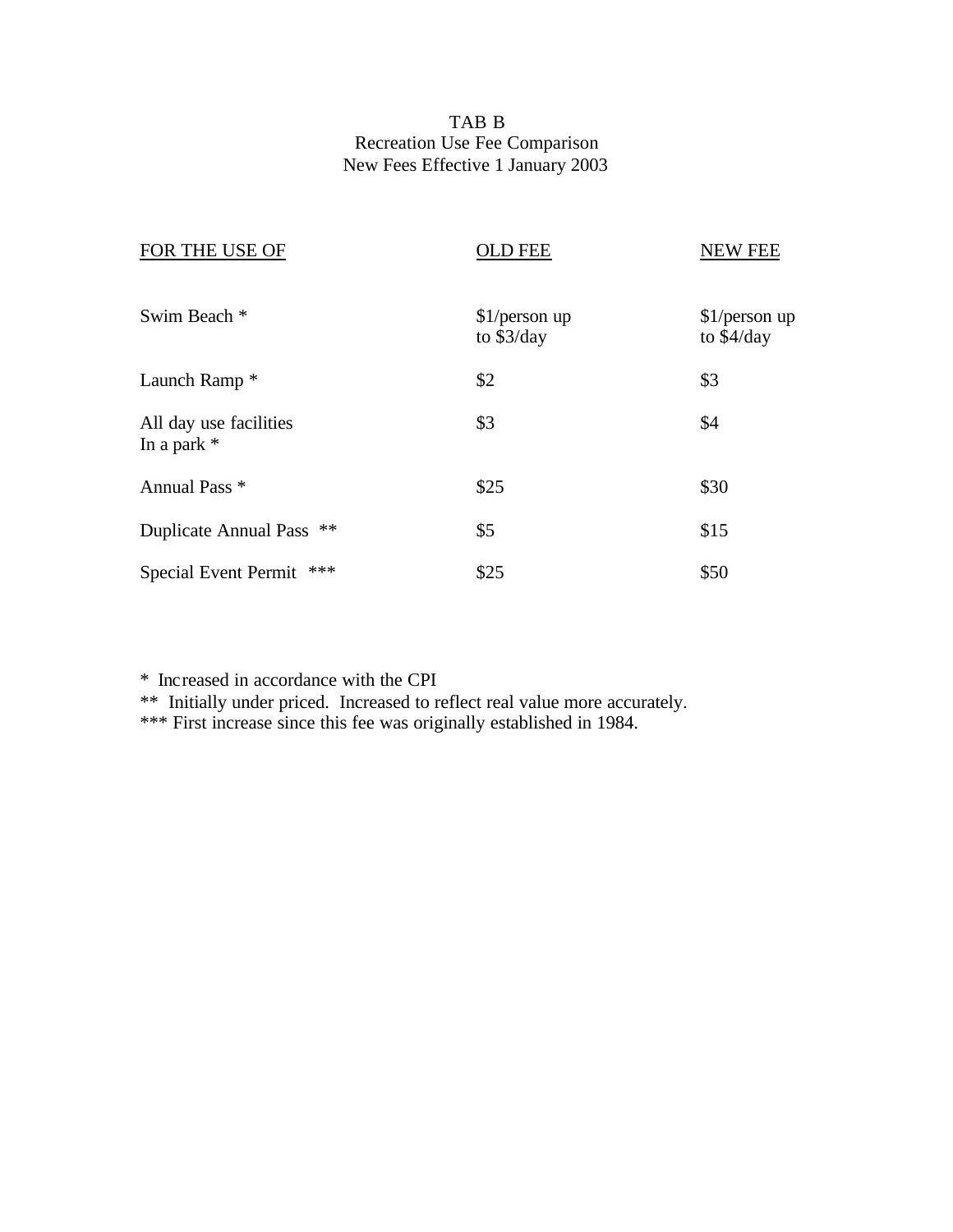TAB C Draft Press Release

### DRAFT  **PRESS RELEASE**

 Release No. XX-XX Contact: Denver Beaulieu-Hains, (202) 761-0343 For Release: November 15, 2002

Embargoed until 15 Nov 2002

**WASHINGTON, D.C. --** The U.S. Army Corps of Engineers will increase recreation day use fees effective Jan. 1, 2003. Fees for the issuance of special event permits will also increase for the 2003 recreation season. Over 375 million Americans visit Corps lakes for recreation purposes each year. One quarter of them come to fish. Others come to camp, hike, hunt and view wildlife.

 "The Corps operates these facilities for the use of all Americans", said Maj. Gen. Robert H. Griffin, director of Civil Works, U.S. Army Corps of Engineers. "These fees will help us sustain the quality of our facilities for the enjoyment of our visitors."

 Recreation use fees collected are used to help offset operating and maintenance costs at Corps facilities, to assure public demand for high quality recreation opportunities is met.

The new day use fee schedule for Corps operated recreation facilities is as follows:

- \* A fee of \$1 per person, up to \$4 per vehicle, will be charged at developed swimming beaches, and a fee of \$3 will be charged for boat launching at ramps that have additional amenities.
- \* A maximum fee of \$4 per vehicle per day may be charged for the use of all day use recreation facilities within a park.
- \* An annual pass may be purchased for \$30 to permit the holder and accompanying passengers to use all day use facilities at Corpsoperated parks for the calendar year. A second annual pass may be purchased at the reduced rate of \$15.00.
- \* Golden Age and Golden Access passports will be honored. Holders will receive a 50 percent discount on all recreation use fees.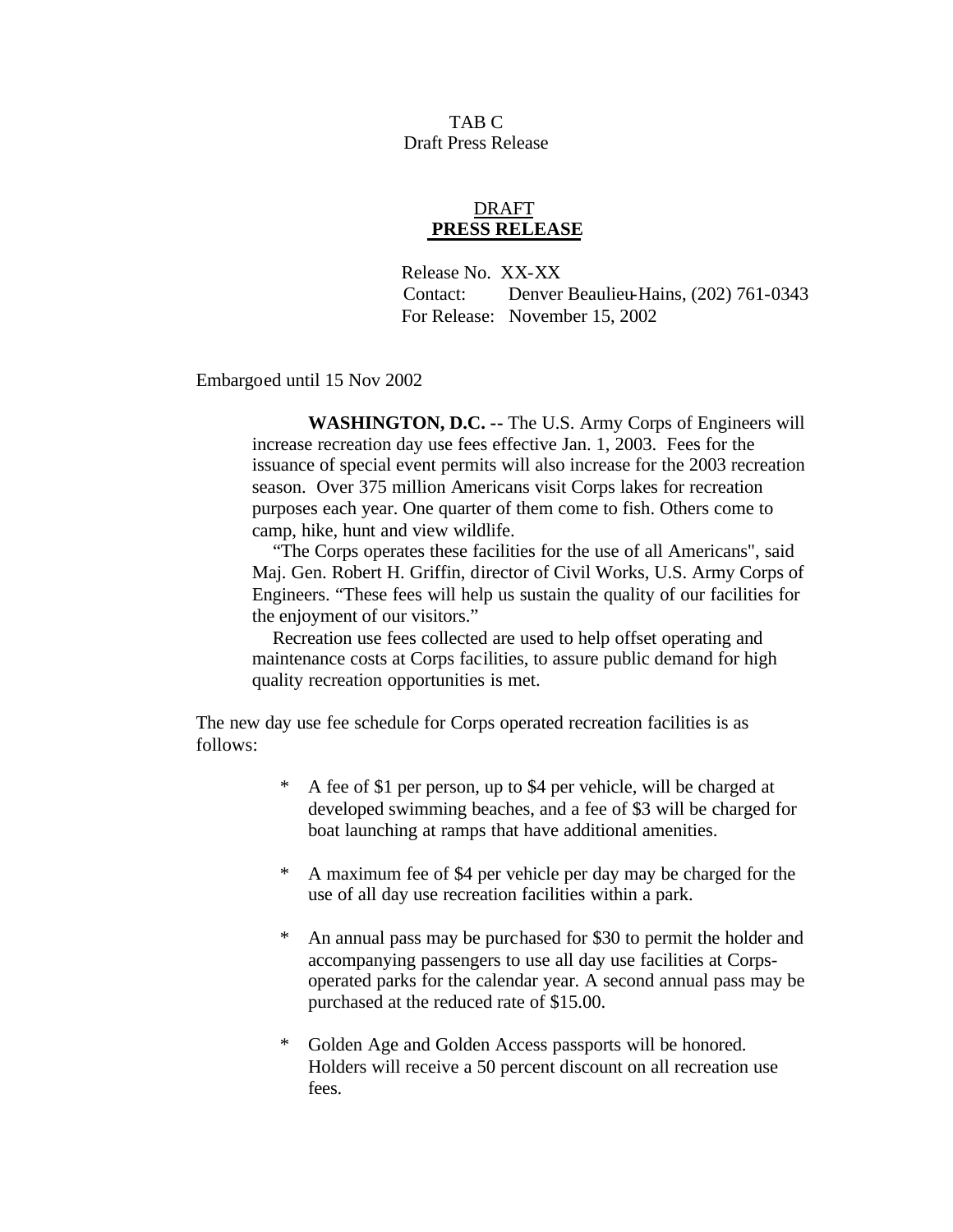- \* There will be no fee for children 12 years of age or under.
- \* The basic fee to issue a special events permit will be \$50.

In addition to the fee changes, the Corps is conducting a stringent review to ensure Corps recreation use fees are comparable to those charged by other providers for similar facilities and services in the local area. This is being done to assure unfair competition with private industry is avoided and may result in increased camping fees at some locations.

The Corps charges fees under the authority of the Land and Water Conservation Fund Act for recreation sites, facilities and services provided at government expense.

**-END-**